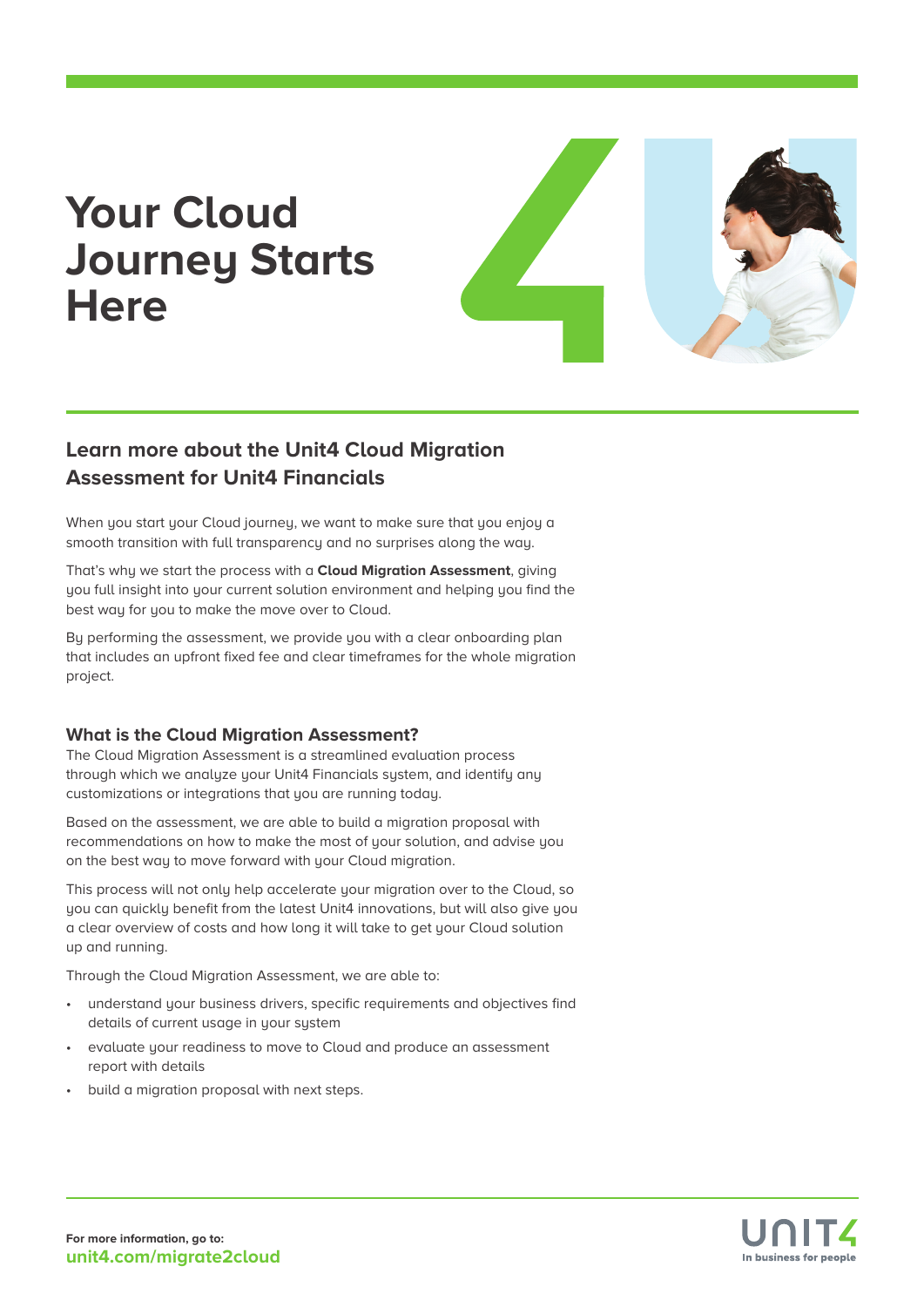### **How does the Cloud Migration Assessment process work?**

To set the initial scope, we start by reviewing your existing processes and understanding your main business drivers. We look at available contract information, but also reach out to you to discuss any specific requirements and unique objectives your organization may have.

As a next step, we will evaluate and analyze your current solution and environment, and help at the usage of your system in detail, including:

- number and types of interfaces
- number and types of customizations
- number of users in your system
- transactions and intensity
- most commonly used screen views; and more.

Based on this, we are able to assess your readiness to move to Cloud and produce an **assessment report** with conclusions, and deliver to you a **migration proposal** with recommendations.

And that's it! We are now ready to start your journey by signing a solution agreement, and preparing your organization for onboarding.

#### **An onboarding plan that works for you**

Based on the assessment, we are able to map out your entire journey to the Cloud, and provide you with a clear **onboarding plan** that fits the specific needs of your organization.

As part of that, you will get a fixed fee and clear timeframes for the entire migration process, including any required system updates. We won't charge you anything more than what is already included in your onboarding fee – no matter what we encounter along the way.



Figure 1: The Cloud Migration Assessment Process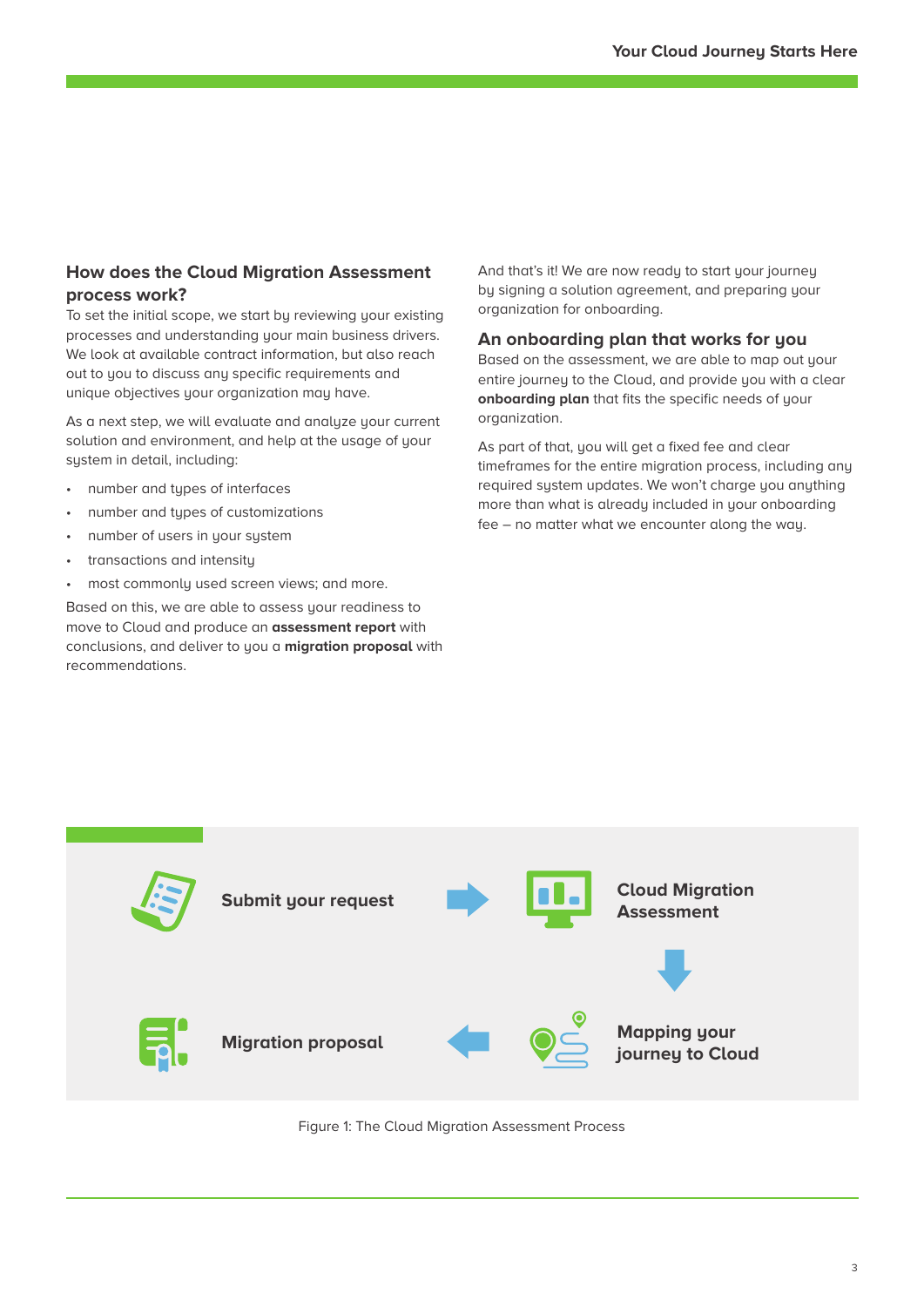### **Onboarding plan and timeframes based on your current version of Unit4 Financials**

#### **Small**

Version 13 (full web) or 14 Modules: Finance & Assets Up to 20 finance users Database: MS SQL Unicode Up to 2 SQL Customizations

**Delivered in 20 working days** Fixed onboarding price<sup>1</sup> and assessment fee

#### **Large**

Version 10 or higher All modules<sup>2</sup> No threshold on users Any certified database Third party reporting set up Up to 10 SQL and 5 Java Customizations

**Delivered in 80 working days** Fixed onboarding price<sup>1</sup> and assessment fee

### **Medium**

Version 11 (full web) or higher All modules<sup>2</sup> Up to 50 finance users Database: MS SQL & Oracle Third party reporting set up

Up to 5 SQL and 2 Java Customizations

**Delivered in 40 working days** Fixed onboarding price<sup>1</sup> and assessment fee

#### **Tailored**

Any version of Unit4 Financials

All modules<sup>2</sup>

Any database

Any type and number of customizations

**Onboarding plan and price based on assessment**

1 Onboarding price will be determined based on the types and number of customizations, interfaces, extensions and 3rd party applications. A complete list of variables and thresholds is available upon request. Onboarding price includes the software upgrade and does not include SaaS fees.

2Does not apply to customers using the former Cadenza modules.